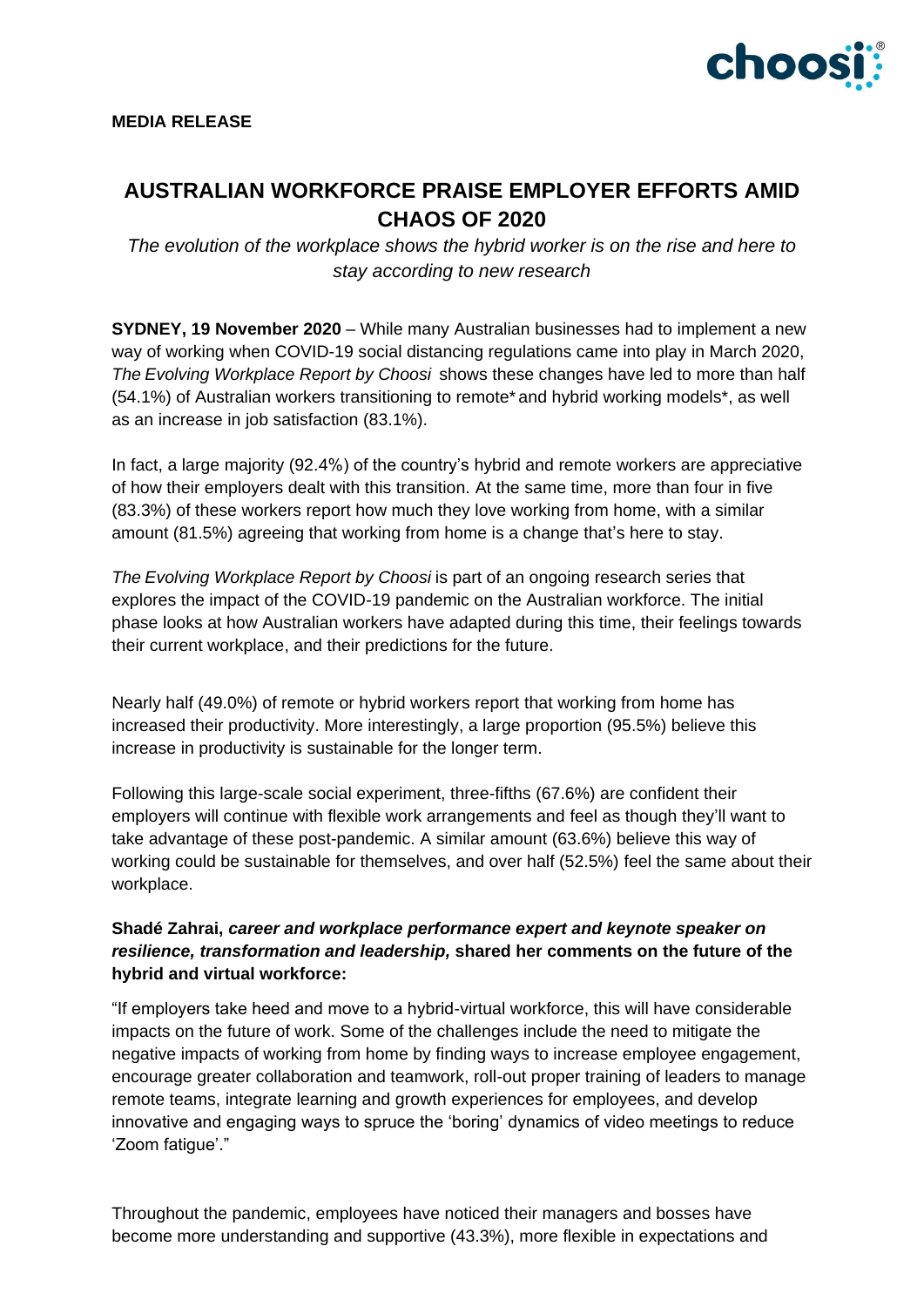

arrangements (59.9%), and more trusting of them (38.4%). And, over a third (38.5%) of remote workers say that their employers have made special efforts to support them during this time.

When it comes to employee mental health and general wellbeing, Australians have high expectations of their employers supporting these needs. Nearly three-quarters (74.5%) of remote or hybrid workers highlight that it's either a critical responsibility, or at least partly their employer's responsibility to back these areas. Fortunately, two-thirds (66.7%) state their workplace has done enough to support these aspects during the pandemic.

"Given the increase in anxiety and uncertainty around job security, it's imperative that organisations develop and implement specific frameworks to address mental and general wellbeing which will continue to be an important aspect of the employee experience and a necessity for organisational culture and wellbeing," Zahrai added.

Australian workers also agree certain accommodations need to be made in order for remote or hybrid working to continue. Employees expect their employers to provide ergonomic working equipment (55.9%), and support and training on remote work (43.6%) and technology use (40.4%).

When it comes to the transition back to the workplace, close to three-in-five (59.4%) believe it could be challenging. The key hurdles anticipated include getting used to a routine again (55.9%), safety fears (50.5%), dealing with commuting (46.1%), and loved ones/pets adjusting to them being gone again (36.3%).

Out of over 1,300 respondents to *The Evolving Workplace by Choosi* survey, four in 10 are permanently on-site, meanwhile three in 10 are permanently at home/remote. The remainder are working between the two locations or have since returned to work after a period of remote working.

Additional key findings are as follows:

### **Remote vs. essential workers**

*In the wake of the COVID-19 pandemic, the way Australians view certain workers is changing* 

- More than half (52.9%) of those surveyed agree the pandemic has made them realise essential workers\*\* should be paid more. Almost the same amount (52.2%) feel they should be given special working conditions
- The majority of those (77.4%) also believe pay and special accommodations should be made for essential workers after the pandemic has passed
- Over three in five (64.7%) workers overall respect essential jobs more now
- The experience of working onsite for essential workers is more likely to be positive than negative, but nowhere near as positive as remote workers
	- o 48.1 per cent absolutely love it
	- o 59.3 per cent are adapting well
- When it comes to working onsite, over half (56.7%) of essential workers report they're glad to have an 'essential' job
- For essential workers who are still working on site, or recently returned, more than a third (36.2%) feel somewhat more positive about their job. This is largely linked to the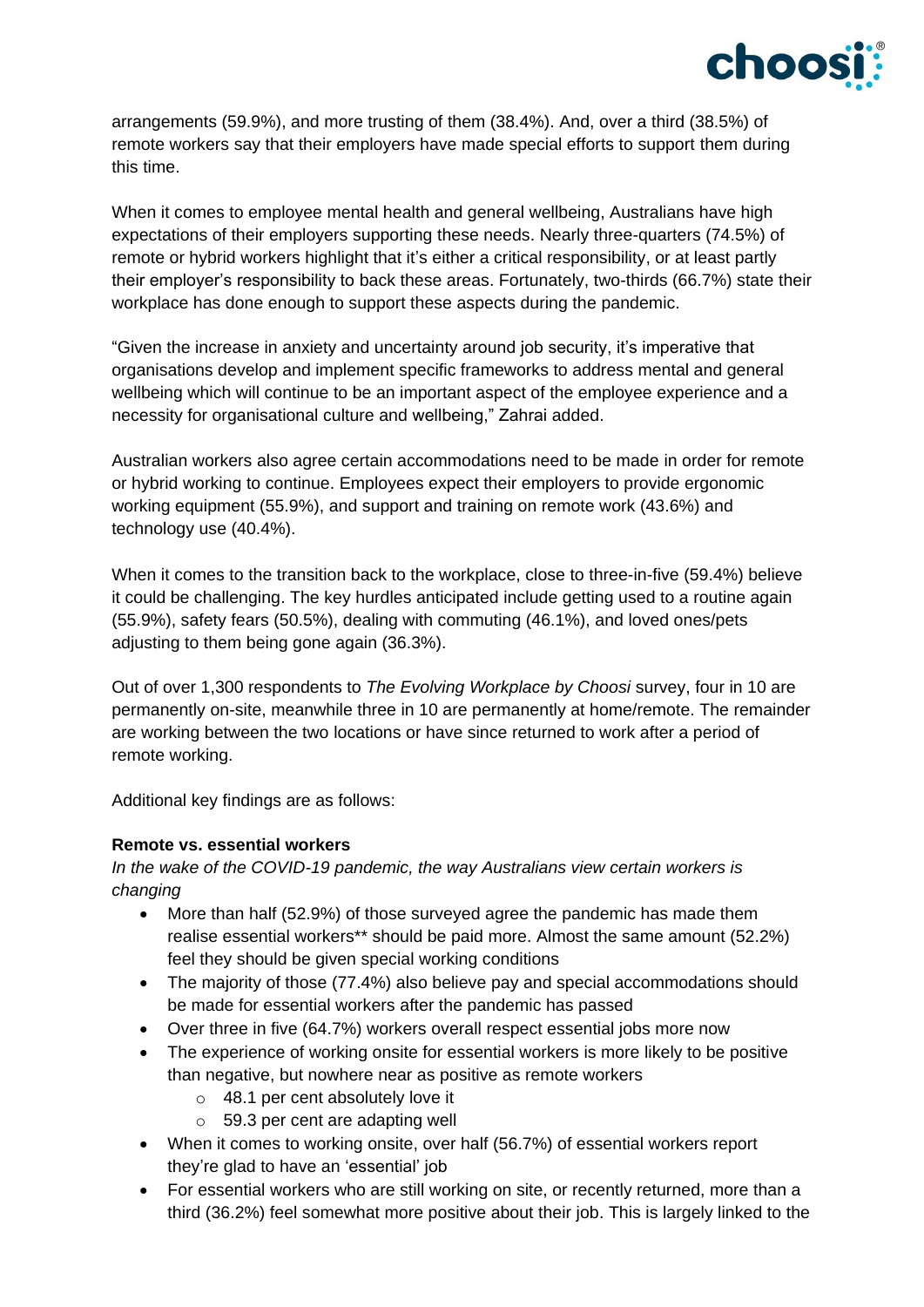

gratitude they have for still being employed (68.8%). Only close to one in five (18.2%) feel more negative about their occupation.

# **COVID-19 and career path**

*The pandemic has created more loyalty to jobs and limited the job search*

- Half (50.3%) of all respondents say they've become more loyal to their workplace
- Close to two in five (37.6%) report they're less likely to look to change jobs due to limited options and/or concerns about an economic downturn
- Over one in 10 (13.7%) have changed their career or job-role as a result of the COVID-19 pandemic
- About a third (32.7%) have considered a new career path because of the pandemic, most (26.1%) are just considering, but some have taken active steps to pursue it (6.6%). The active steps taken include self-driven study (50.6%), formal training (48.9%), as well as applications (62.3%) and work experience (22.5%)

## **The post-pandemic workforce**

*Lowered expectations of the 'perfect' job and shift in priorities* 

- Close to half (48.4%) of Australian workers say they now have lower expectations of finding the 'perfect job' to at least some extent
- Over half (53.1%) feel COVID-19 has shifted their view on how appealing various jobs are
- Three in five (60.0%) agree their priorities around what's important in their work have also shifted. They now prioritise security (66.0%), stability (61.5%), and personal safety (49.1%) above all else
- Interestingly, over a third feel that self-employment has become more appealing due to flexibility (37.2%) and self-sufficiency (41.8%)

# **The 'new collar' workforce**

*Reskilling and upskilling have increasingly become popular during COVID-19* 

- The large majority (92.5%) say it's more important than ever before to have a broad range of skills in order to stay employable
- One in seven (71.0 %) believe the most critical skills to have for future jobs are adaptability, flexibility, and resilience
- However, only one in six (16.4%) respondents have undertaken reskilling or upskilling
	- o Of those that have either undertaken or plan to take-up upskilling and reskilling, nearly half (49.8%) say this has been required of them to avoid redundancy
	- $\circ$  More than a quarter (27.0%) have undergone training or upskilling in digital skills and capabilities, while close to a third (32.8%) are planning to
- Job roles are becoming increasingly mixed. Over three in five (60.9%) believe that technology is blurring the lines between white-collar and blue-collar occupations
- Nearly half (47.4%) identify as having a 'no-collar' job now—neither blue nor white collar, but a blend of the two